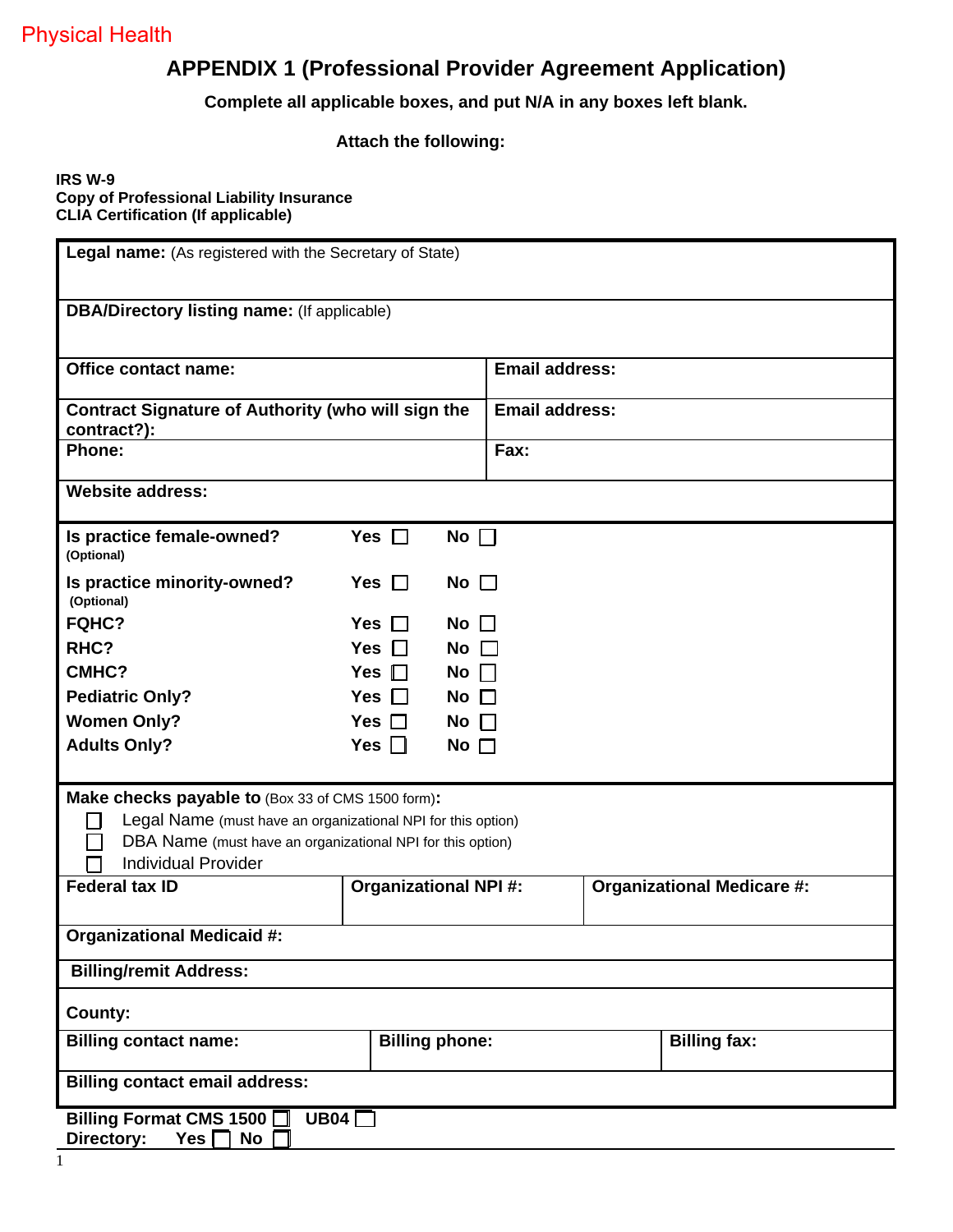## **Complete for each PRACTICE/SITE location included in this Agreement.**

**Please copy this page if necessary in order to complete for each practice/site location.** 

|                                                                                                          | (1- Primary) Do you have multiple sites?<br>Yes $\Box$<br>No $\square$<br><b>Practice Site location name:</b>                                                                                                                                                    |                                                                                                                         |    |  |                          |                        |                                      |               |                                                                   |           |
|----------------------------------------------------------------------------------------------------------|------------------------------------------------------------------------------------------------------------------------------------------------------------------------------------------------------------------------------------------------------------------|-------------------------------------------------------------------------------------------------------------------------|----|--|--------------------------|------------------------|--------------------------------------|---------------|-------------------------------------------------------------------|-----------|
|                                                                                                          | <b>Address:</b>                                                                                                                                                                                                                                                  |                                                                                                                         |    |  |                          |                        |                                      |               |                                                                   |           |
|                                                                                                          | County:                                                                                                                                                                                                                                                          |                                                                                                                         |    |  |                          |                        |                                      |               |                                                                   |           |
| NPI:                                                                                                     |                                                                                                                                                                                                                                                                  |                                                                                                                         |    |  | <b>TIN</b>               |                        |                                      | <b>Phone:</b> |                                                                   | Fax:      |
|                                                                                                          | Site specific Medicaid ID#                                                                                                                                                                                                                                       |                                                                                                                         |    |  | <b>Enrollment limit?</b> |                        | Yes $\square$<br><b>No</b><br>$\Box$ |               | If Yes, list<br>maximum # of<br><b>Medicaid</b><br><b>Members</b> |           |
|                                                                                                          |                                                                                                                                                                                                                                                                  | Office Hours: (add your hours of operation for each day of the week)                                                    |    |  |                          |                        |                                      |               |                                                                   |           |
|                                                                                                          | Mon                                                                                                                                                                                                                                                              | AM/PM                                                                                                                   | to |  | AM/PM                    |                        | Fri                                  | AM/PM         | to                                                                | AM/PM     |
|                                                                                                          | Tues                                                                                                                                                                                                                                                             | AM/PM                                                                                                                   | to |  | AM/PM                    |                        | Sat                                  | AM/PM         | to                                                                | AM/PM     |
|                                                                                                          | Wed                                                                                                                                                                                                                                                              | AM/PM                                                                                                                   | to |  | AM/PM                    |                        | Sun                                  | AM/PM         | to                                                                | AM/PM     |
|                                                                                                          | Thurs                                                                                                                                                                                                                                                            | AM/PM                                                                                                                   | to |  | AM/PM                    |                        |                                      |               |                                                                   |           |
|                                                                                                          | <b>ADA Compliance:</b><br>Is there an ADA accessible approach (e.g., ramps, stability, curbs, stairs, width,<br>etc.) to the entrance of your building/office, with accessible parking spaces that<br>Yes $\Box$<br>No $\square$<br>are identified with signage? |                                                                                                                         |    |  |                          |                        |                                      |               |                                                                   |           |
| Are any of the parking spaces van-accessible?                                                            |                                                                                                                                                                                                                                                                  |                                                                                                                         |    |  | Yes                      | No $\square$<br>$\Box$ |                                      |               |                                                                   |           |
| Yes $\Box$<br>Do you have an accessible examination room for individuals with disabilities?<br>No $\Box$ |                                                                                                                                                                                                                                                                  |                                                                                                                         |    |  |                          |                        |                                      |               |                                                                   |           |
|                                                                                                          | Do you have accessible medical equipment to accommodate examining<br>Yes $\Box$<br>No $\square$<br>individuals with disabilities?                                                                                                                                |                                                                                                                         |    |  |                          |                        |                                      |               |                                                                   |           |
|                                                                                                          |                                                                                                                                                                                                                                                                  | Are you able to effectively communicate with individuals who have hearing,<br>vision, speech or cognitive disabilities? |    |  |                          |                        |                                      |               | Yes $\Box$                                                        | No $\Box$ |

| (2) Practice/site location name: |            |               |      |  |  |
|----------------------------------|------------|---------------|------|--|--|
| <b>Address:</b>                  |            |               |      |  |  |
| <b>County:</b>                   |            |               |      |  |  |
| NPI:                             | <b>TIN</b> | <b>Phone:</b> | Fax: |  |  |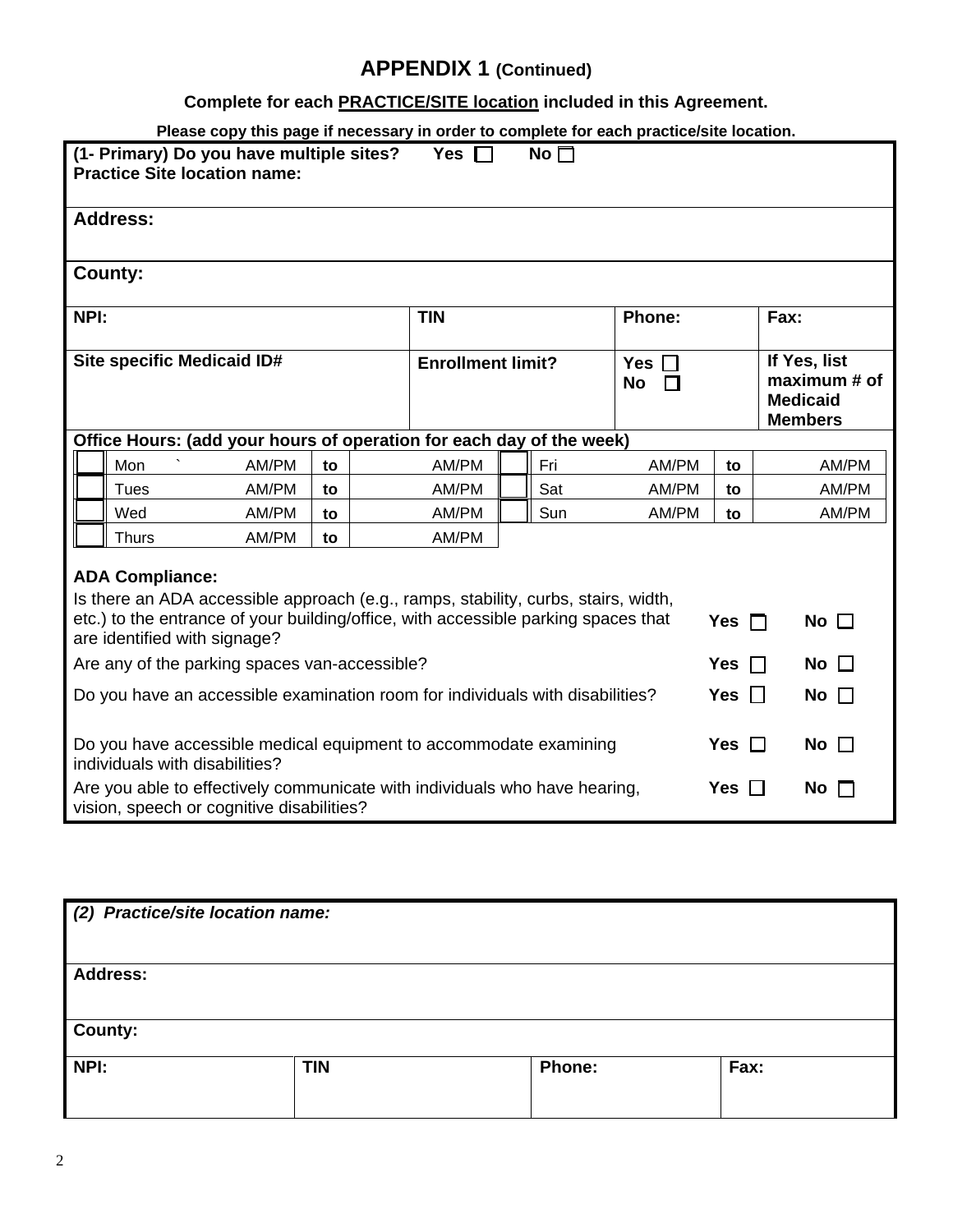|                                                                                                                                                                                                                                                               | Site specific Medicaid ID#                                           |    | <b>Enrollment limit?</b> | Yes<br>$\mathbf{I}$ | No         |              | If Yes, list<br>maximum # of<br><b>Medicaid Members</b> |              |
|---------------------------------------------------------------------------------------------------------------------------------------------------------------------------------------------------------------------------------------------------------------|----------------------------------------------------------------------|----|--------------------------|---------------------|------------|--------------|---------------------------------------------------------|--------------|
|                                                                                                                                                                                                                                                               | Office Hours: (add your hours of operation for each day of the week) |    |                          |                     |            |              |                                                         |              |
|                                                                                                                                                                                                                                                               | Mon<br>AM/PM                                                         | to | AM/PM                    |                     | Fri        | AM/PM        | to                                                      | AM/PM        |
|                                                                                                                                                                                                                                                               | <b>Tues</b><br>AM/PM                                                 | to | AM/PM                    |                     | Sat        | AM/PM        | to                                                      | AM/PM        |
|                                                                                                                                                                                                                                                               | Wed<br>AM/PM                                                         | to | AM/PM                    |                     | Sun        | AM/PM        | to                                                      | AM/PM        |
|                                                                                                                                                                                                                                                               | AM/PM<br><b>Thurs</b>                                                | to | AM/PM                    |                     |            |              |                                                         |              |
| <b>ADA Compliance:</b><br>Is there an ADA accessible approach (e.g., ramps, stability, curbs, stairs, width,<br>No $\Box$<br>Yes $\Box$<br>etc.) to the entrance of your building/office, with accessible parking spaces that<br>are identified with signage? |                                                                      |    |                          |                     |            |              |                                                         |              |
|                                                                                                                                                                                                                                                               | Are any of the parking spaces van-accessible?                        |    |                          |                     |            |              | Yes $\Box$                                              | No $\square$ |
| Do you have an accessible examination room for individuals with disabilities?                                                                                                                                                                                 |                                                                      |    |                          |                     | Yes $\Box$ | No $\Box$    |                                                         |              |
| Do you have accessible medical equipment to accommodate examining<br>individuals with disabilities?                                                                                                                                                           |                                                                      |    |                          |                     | Yes $\Box$ | No $\square$ |                                                         |              |
| Are you able to effectively communicate with individuals who have hearing,<br>vision, speech or cognitive disabilities?                                                                                                                                       |                                                                      |    |                          |                     |            |              | Yes                                                     | No $\Box$    |

|                                                                                                                                                                                                                               | (3) Practice/site location name: |            |    |                                                                      |            |                           |      |                                                         |
|-------------------------------------------------------------------------------------------------------------------------------------------------------------------------------------------------------------------------------|----------------------------------|------------|----|----------------------------------------------------------------------|------------|---------------------------|------|---------------------------------------------------------|
|                                                                                                                                                                                                                               | <b>Address:</b>                  |            |    |                                                                      |            |                           |      |                                                         |
|                                                                                                                                                                                                                               | County:                          |            |    |                                                                      |            |                           |      |                                                         |
| NPI:                                                                                                                                                                                                                          |                                  | <b>TIN</b> |    |                                                                      | Phone:     |                           | Fax: |                                                         |
| ID#                                                                                                                                                                                                                           | <b>Site specific Medicaid</b>    |            |    | <b>Enrollment limit?</b>                                             | Yes $\Box$ | <b>No</b><br>$\mathbf{L}$ |      | If Yes, list<br>maximum # of<br><b>Medicaid Members</b> |
|                                                                                                                                                                                                                               |                                  |            |    | Office Hours: (add your hours of operation for each day of the week) |            |                           |      |                                                         |
|                                                                                                                                                                                                                               | Mon<br>AM/PM                     |            | to | AM/PM                                                                | Fri        | AM/PM                     | to   | AM/PM                                                   |
|                                                                                                                                                                                                                               | AM/PM<br>Tues                    |            | to | AM/PM                                                                | Sat        | AM/PM                     | to   | AM/PM                                                   |
|                                                                                                                                                                                                                               | AM/PM<br>Wed                     |            | to | AM/PM                                                                | Sun        | AM/PM                     | to   | AM/PM                                                   |
|                                                                                                                                                                                                                               | AM/PM<br><b>Thurs</b>            |            | to | AM/PM                                                                |            |                           |      |                                                         |
| <b>ADA Compliance:</b><br>Yes $\Box$<br>No $\Box$<br>Is there an ADA accessible approach (e.g., ramps, stability, curbs, stairs, width,<br>etc.) to the entrance of your building/office, with accessible parking spaces that |                                  |            |    |                                                                      |            |                           |      |                                                         |
| are identified with signage?<br>Are any of the parking spaces van-accessible?                                                                                                                                                 |                                  |            |    |                                                                      |            | <b>Yes</b>                | No l |                                                         |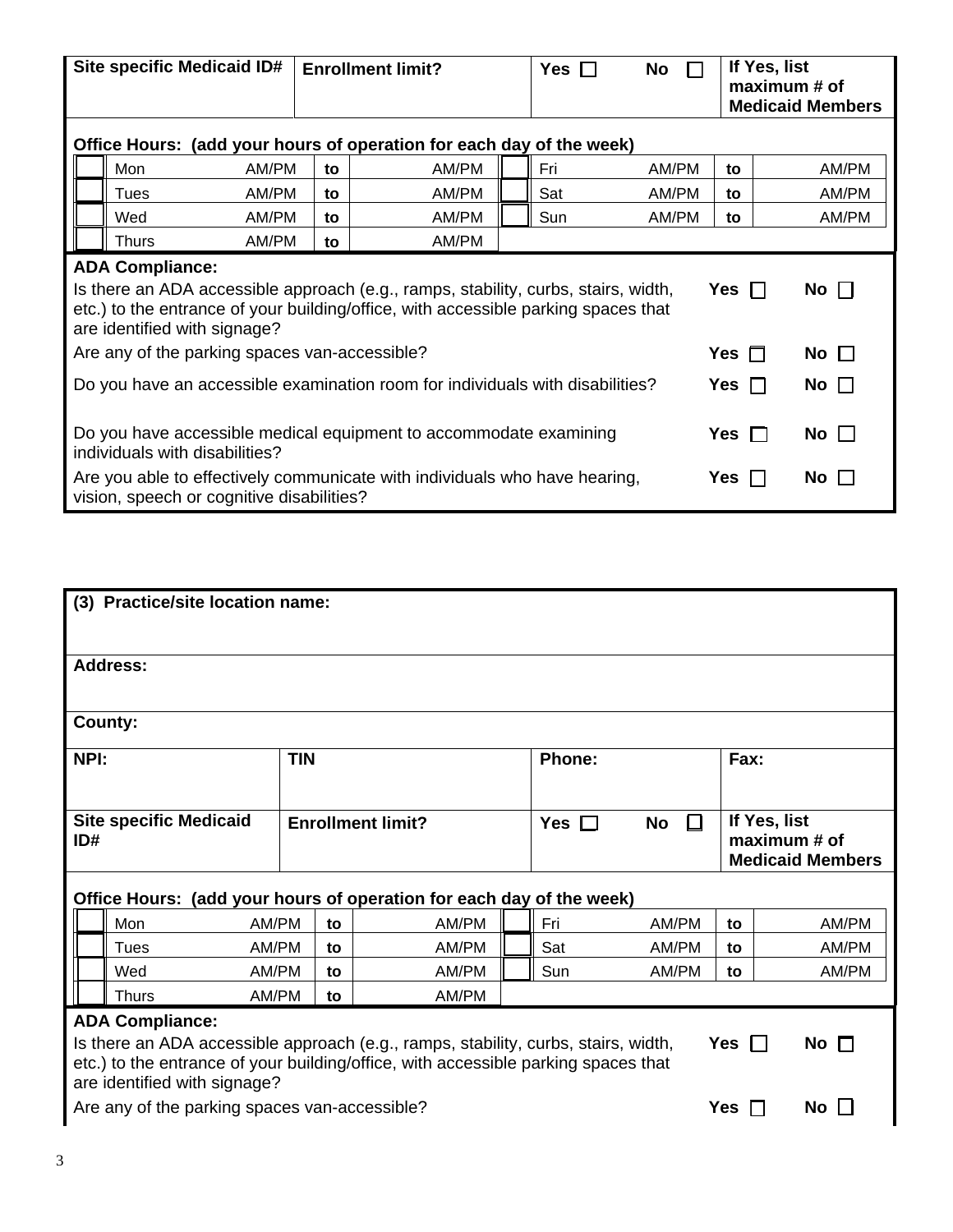| Do you have an accessible examination room for individuals with disabilities?                                           | Yes $\Box$ | No $\Box$ |
|-------------------------------------------------------------------------------------------------------------------------|------------|-----------|
| Do you have accessible medical equipment to accommodate examining<br>individuals with disabilities?                     | Yes $\Box$ | No $\Box$ |
| Are you able to effectively communicate with individuals who have hearing,<br>vision, speech or cognitive disabilities? | Yes $\Box$ | No $\Box$ |

**Please complete for each individual licensed practitioner (physicians and non-physician practitioners) included in this Agreement, and indicate all site locations where practitioner will be providing services.**

**Please copy this page if necessary in order to complete for each individual practitioner.**

| <b>Full name:</b>                                                                                                                |                                                                   | Date of birth:                 | <b>Degree/licensure:</b>                     | <b>Practicing specialty:</b> |  |  |
|----------------------------------------------------------------------------------------------------------------------------------|-------------------------------------------------------------------|--------------------------------|----------------------------------------------|------------------------------|--|--|
| <b>Subspecialty:</b>                                                                                                             |                                                                   |                                |                                              |                              |  |  |
| Medicare ID#:                                                                                                                    | Medicaid ID#:                                                     | 1500 form):                    | <b>Individual NPI #:</b> (Box 24J of the CMS | <b>CAQH#:</b>                |  |  |
| <b>Additional languages spoken:</b>                                                                                              |                                                                   | <b>Accepting new patients:</b> | Yes $\Box$<br>$\mathsf{No} \sqcup$           |                              |  |  |
|                                                                                                                                  | Interpretive services provided: Yes $\Box$                        | No<br>$\mathbf{I}$             |                                              |                              |  |  |
| <b>Provider gender (optional):</b>                                                                                               | Male $\square$                                                    | Female $\square$               |                                              |                              |  |  |
|                                                                                                                                  | Has completed cultural competency training?                       |                                | Yes $\Box$<br>Date:                          | No $\Box$                    |  |  |
| Training provided by: (list OBH, Colorado Access, other) - attach certificate of completion for non-<br>Colorado Access training |                                                                   |                                |                                              |                              |  |  |
| <b>Practice site location(s)</b> from previous pages:                                                                            |                                                                   |                                |                                              |                              |  |  |
|                                                                                                                                  | Is provider practicing only in an inpatient/hospitalist capacity? |                                | Yes $\square$                                | No $\Box$                    |  |  |
|                                                                                                                                  | Are services provided only in nursing or hospital facilities?     |                                | Yes $\Gamma$                                 | No <sub>1</sub>              |  |  |
|                                                                                                                                  |                                                                   |                                |                                              |                              |  |  |

| Full name:           |                | Date of birth: | Degree/licensure:                             | <b>Practicing specialty:</b> |
|----------------------|----------------|----------------|-----------------------------------------------|------------------------------|
| <b>Subspecialty:</b> |                |                |                                               |                              |
| Medicare ID #:       | Medicaid ID #: | 1500 form):    | <b>Individual NPI #:</b> (Box 24J of the CMS) | $CAQH#$ :                    |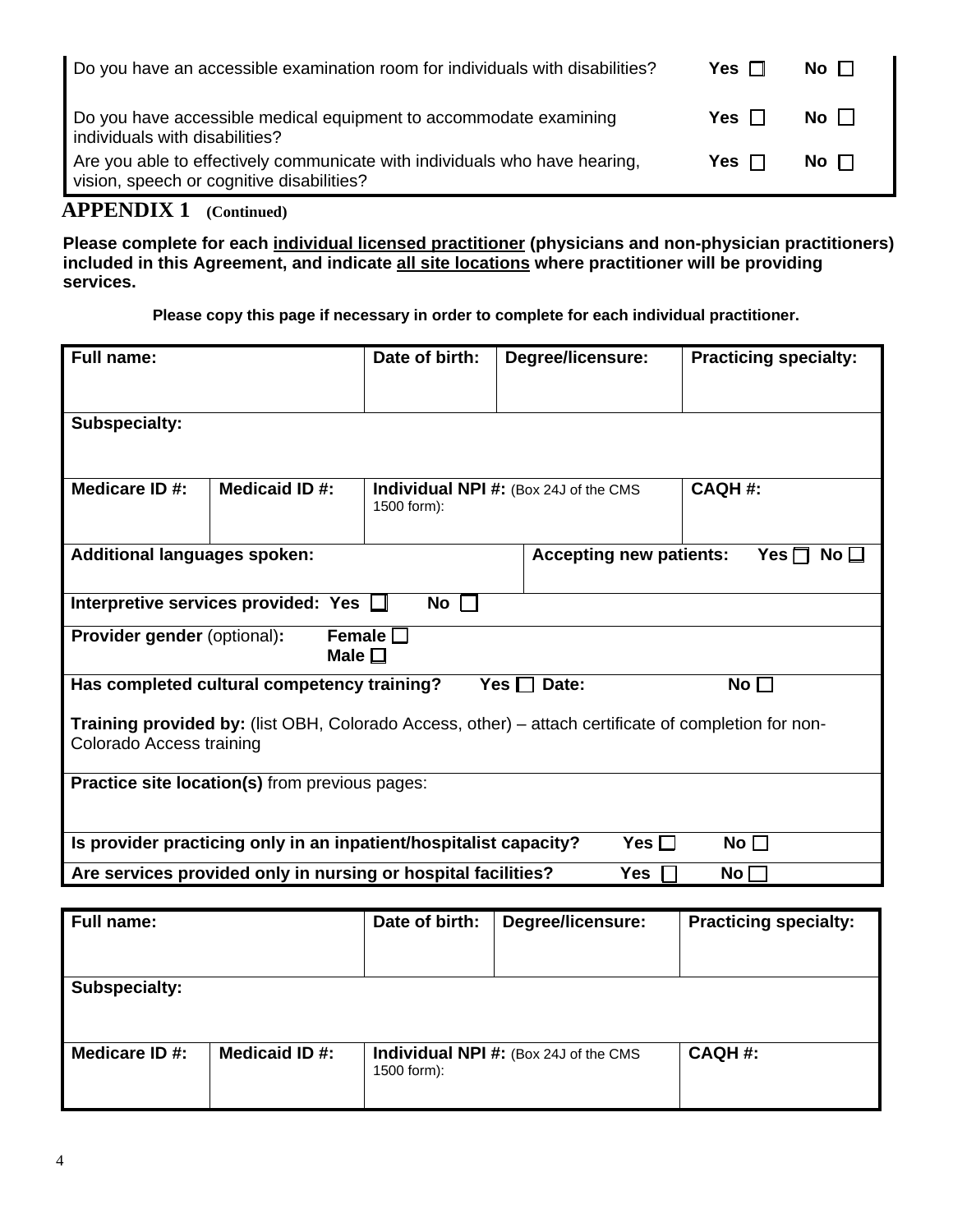|                                                                                                                                                                                                                     | Additional languages spoken (list all):<br><b>Accepting new patients:</b><br>Yes $\Box$<br>No $\Box$ |                 |                                                                                                            |                              |  |  |
|---------------------------------------------------------------------------------------------------------------------------------------------------------------------------------------------------------------------|------------------------------------------------------------------------------------------------------|-----------------|------------------------------------------------------------------------------------------------------------|------------------------------|--|--|
| No $\square$<br>Interpretive services provided: Yes<br>Languages:                                                                                                                                                   |                                                                                                      |                 |                                                                                                            |                              |  |  |
| Provider gender (optional):                                                                                                                                                                                         | Female $\Box$<br><b>Male</b>                                                                         |                 |                                                                                                            |                              |  |  |
|                                                                                                                                                                                                                     | Has completed cultural competency training?                                                          |                 | Date:<br>Yes $\Box$                                                                                        | No <sub>l</sub>              |  |  |
| Colorado Access training                                                                                                                                                                                            |                                                                                                      |                 | Training provided by: (list OBH, Colorado Access, other) – attach certificate of completion for non-       |                              |  |  |
|                                                                                                                                                                                                                     | Practice site location(s) from previous pages:                                                       |                 |                                                                                                            |                              |  |  |
|                                                                                                                                                                                                                     |                                                                                                      |                 |                                                                                                            |                              |  |  |
|                                                                                                                                                                                                                     | Is provider practicing only in an inpatient/hospitalist capacity?                                    |                 | <b>Yes</b>                                                                                                 | No $\Box$                    |  |  |
|                                                                                                                                                                                                                     | Are services provided only in nursing or hospital facilities?                                        |                 | <b>Yes</b>                                                                                                 | No l                         |  |  |
| <b>Full name:</b>                                                                                                                                                                                                   |                                                                                                      | Date of birth:  | Degree/licensure:                                                                                          | <b>Practicing specialty:</b> |  |  |
|                                                                                                                                                                                                                     |                                                                                                      |                 |                                                                                                            |                              |  |  |
| Subspecialty:                                                                                                                                                                                                       |                                                                                                      |                 |                                                                                                            |                              |  |  |
|                                                                                                                                                                                                                     |                                                                                                      |                 |                                                                                                            |                              |  |  |
|                                                                                                                                                                                                                     |                                                                                                      |                 |                                                                                                            |                              |  |  |
| Medicare ID#:                                                                                                                                                                                                       | <b>Medicaid ID#:</b>                                                                                 | 1500 form):     | <b>Individual NPI #:</b> (Box 24J of the CMS                                                               | <b>CAQH#:</b>                |  |  |
| <b>Additional languages spoken:</b>                                                                                                                                                                                 |                                                                                                      |                 | <b>Accepting new patients:</b>                                                                             | Yes [<br>No <sub>1</sub>     |  |  |
|                                                                                                                                                                                                                     | Interpretive services provided: Yes□                                                                 | No <sub>1</sub> |                                                                                                            |                              |  |  |
|                                                                                                                                                                                                                     |                                                                                                      |                 |                                                                                                            |                              |  |  |
| Provider gender (optional):                                                                                                                                                                                         | Male $\square$                                                                                       | Female $\Box$   |                                                                                                            |                              |  |  |
|                                                                                                                                                                                                                     | Has completed cultural competency training?                                                          | Yes [           | Date:                                                                                                      | No <sub>1</sub>              |  |  |
|                                                                                                                                                                                                                     |                                                                                                      |                 |                                                                                                            |                              |  |  |
| Colorado Access training                                                                                                                                                                                            |                                                                                                      |                 | Training provided by: (list OBH, Colorado Access, other) – attach certificate of completion for non-       |                              |  |  |
|                                                                                                                                                                                                                     |                                                                                                      |                 |                                                                                                            |                              |  |  |
| Practice site location(s) from previous pages:                                                                                                                                                                      |                                                                                                      |                 |                                                                                                            |                              |  |  |
|                                                                                                                                                                                                                     |                                                                                                      |                 |                                                                                                            |                              |  |  |
| Is provider practicing only in an inpatient/hospitalist capacity?<br>Yes $\Box$<br>No $\Box$                                                                                                                        |                                                                                                      |                 |                                                                                                            |                              |  |  |
| Are services provided only in nursing or hospital facilities?<br>Yes $\square$<br>No <sub>l</sub><br>Does any other Individual have an Ownership or Control Interest<br>Yes $\mathsf{\mathsf{L}}$<br>No             |                                                                                                      |                 |                                                                                                            |                              |  |  |
| in Provider's business?                                                                                                                                                                                             |                                                                                                      |                 |                                                                                                            |                              |  |  |
| If your answer is YES, please list all such individuals with an ownership or control interest in the applicant.<br>Include each person's name, address, date of birth (DOB), and Social Security Number (SSN). Also |                                                                                                      |                 |                                                                                                            |                              |  |  |
|                                                                                                                                                                                                                     |                                                                                                      |                 | indicate the title (e.g. chief executive officer, owner) and if an owner, the percent of ownership. Please |                              |  |  |
|                                                                                                                                                                                                                     |                                                                                                      |                 | see the definition of "persons with an ownership or control interest" to ensure that all individuals are   |                              |  |  |
| included. Attach additional pages as needed.                                                                                                                                                                        |                                                                                                      |                 |                                                                                                            |                              |  |  |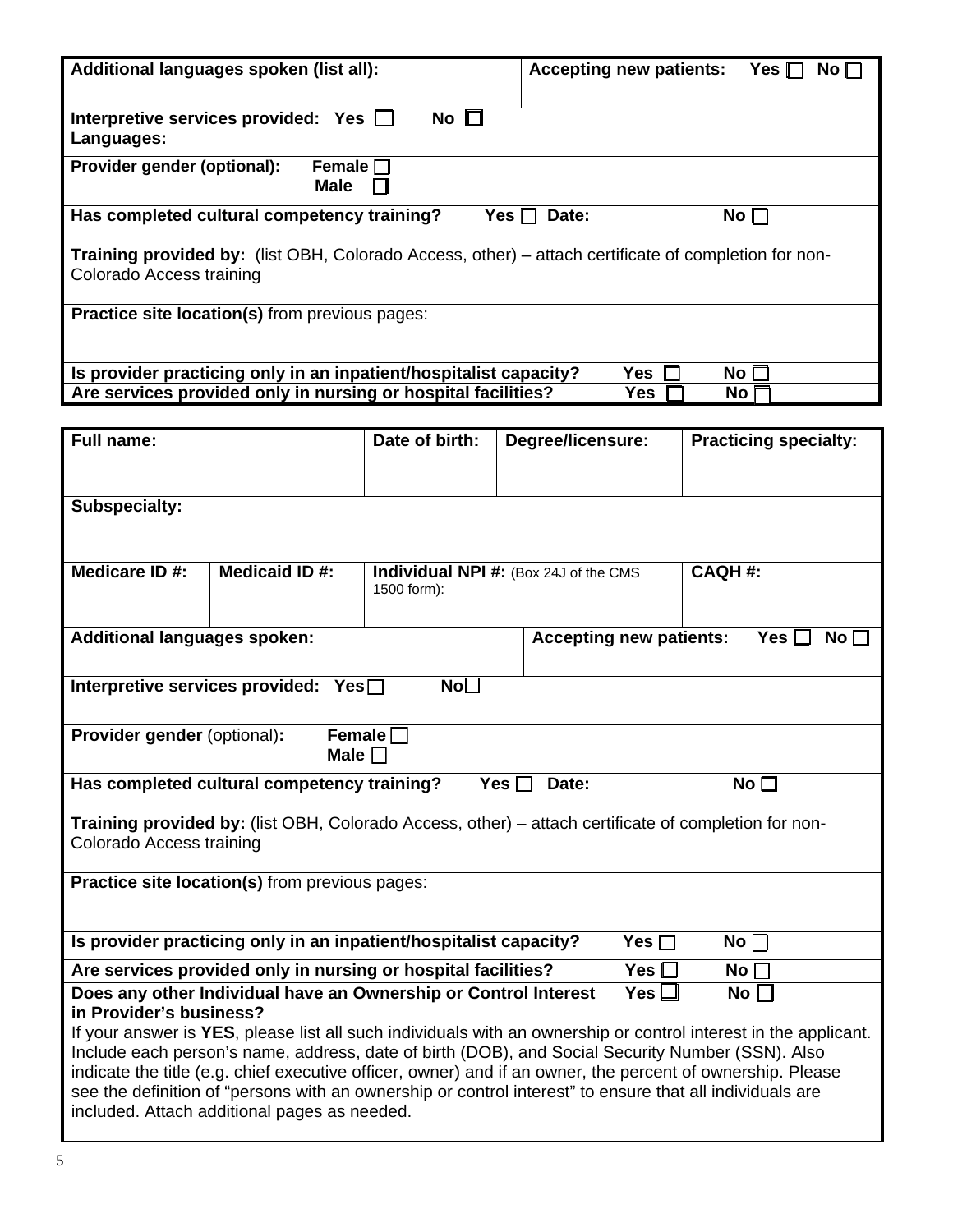| <b>Name</b>                                                                                                                                                                                                                                                                                                                      | <b>Title</b> | % of ownership<br>(if applicable)                       | <b>Address</b>                    | <b>DOB</b>            | <b>SSN</b>       |  |
|----------------------------------------------------------------------------------------------------------------------------------------------------------------------------------------------------------------------------------------------------------------------------------------------------------------------------------|--------------|---------------------------------------------------------|-----------------------------------|-----------------------|------------------|--|
|                                                                                                                                                                                                                                                                                                                                  |              |                                                         |                                   |                       |                  |  |
|                                                                                                                                                                                                                                                                                                                                  |              |                                                         |                                   |                       |                  |  |
|                                                                                                                                                                                                                                                                                                                                  |              |                                                         |                                   |                       |                  |  |
|                                                                                                                                                                                                                                                                                                                                  |              | Does any other Corporation have an Ownership or Control |                                   | Yes $\Box$            | No <sub>1</sub>  |  |
| <b>Interest in Provider?</b>                                                                                                                                                                                                                                                                                                     |              |                                                         |                                   |                       |                  |  |
| If your answer is YES, please list all corporations with an ownership or control interest in the applicant.<br>Include the Tax Identification Number (TIN), the percent of ownership in the applicant, the primary<br>business address, every business location, and P.O. Box address(es). Attach additional pages as<br>needed. |              |                                                         |                                   |                       |                  |  |
| Name of                                                                                                                                                                                                                                                                                                                          | <b>TIN</b>   | % of ownership                                          | Primary                           | <b>Every Business</b> | PO Box           |  |
| Corporation                                                                                                                                                                                                                                                                                                                      |              | (if applicable)                                         | <b>Business</b><br><b>Address</b> | <b>Locations</b>      | <b>Addresses</b> |  |
|                                                                                                                                                                                                                                                                                                                                  |              |                                                         |                                   |                       |                  |  |

**For purposes of the above Questions**, "**Person/Corporation with an ownership or control interest**" means a person or corporation that:

- a) Has an ownership interest totaling 5 percent or more in Provider;
- b) Has an indirect ownership interest equal to 5 percent or more in Provider;
- c) Has a combination of direct and indirect ownership interests equal to 5 percent or more in Provider;
- d) Owns an interest of 5 percent or more in any mortgage, deed of trust, note, or other obligation secured by Provider if that interest equals at least 5 percent of the value of the property or assets of the disclosing entity;
- e) Is an officer or director of Provider that is organized as a corporation; **or**
- f) Is a partner in a Provider that is organized as a partnership?

#### **Attestation:**

All information provided on this application or in connection with this application is complete, truthful and accurate to the best of Provider's knowledge.

Provider further agrees to notify Colorado Access in a timely manner of any changes to the information provided on the application, including any Medicare and Medicaid sanctions or remedies imposed by the State.

Provider further certifies that the medical and/or clinical staff is legally and professionally qualified for the positions to which they are appointed and that the organization credentials its individual practitioners.

| Signature:                                  |  |
|---------------------------------------------|--|
| Print Name: 2008                            |  |
| Title: Title:                               |  |
| Organization (if applicable): _____________ |  |
| Date:                                       |  |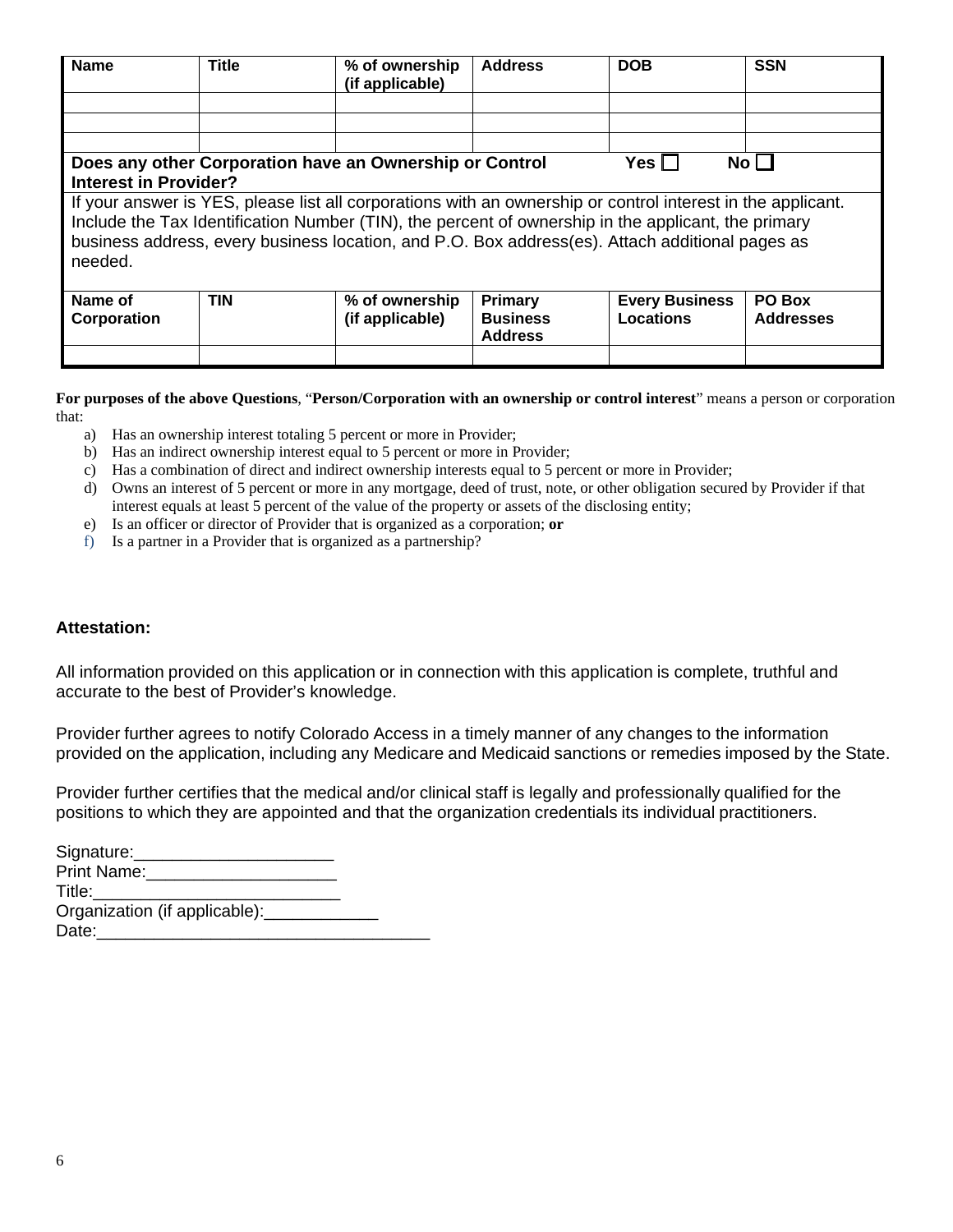## **APPENDIX 1 (Professional Provider Agreement Application)**

**Complete all applicable boxes, and put N/A in any boxes left blank.**

#### **Attach the following:**

#### **IRS W-9 Copy of Professional Liability Insurance CLIA Certification (If applicable)**

| Legal name: (As registered with the Secretary of State)                                                                                                                                                             |                                   |  |  |  |  |  |
|---------------------------------------------------------------------------------------------------------------------------------------------------------------------------------------------------------------------|-----------------------------------|--|--|--|--|--|
| <b>DBA/Directory listing name:</b> (If applicable)                                                                                                                                                                  |                                   |  |  |  |  |  |
| Office contact name:                                                                                                                                                                                                | <b>Email address:</b>             |  |  |  |  |  |
| <b>Contract Signature of Authority (who will sign the</b><br>contract?):                                                                                                                                            | <b>Email address:</b>             |  |  |  |  |  |
| Phone:                                                                                                                                                                                                              | Fax:                              |  |  |  |  |  |
| <b>Website address:</b>                                                                                                                                                                                             |                                   |  |  |  |  |  |
| Is practice female-owned?<br>(Optional)                                                                                                                                                                             | Yes $\square$<br>No $\square$     |  |  |  |  |  |
| Is practice minority-owned?<br>(Optional)                                                                                                                                                                           | Yes $\Box$<br>No $\square$        |  |  |  |  |  |
| Ages seen in your practice:                                                                                                                                                                                         |                                   |  |  |  |  |  |
| $0 - 3$<br>Yes $\Box$<br>No $\Box$                                                                                                                                                                                  |                                   |  |  |  |  |  |
| $4 - 11$<br>Yes $\square$<br>No $\square$                                                                                                                                                                           |                                   |  |  |  |  |  |
| $12 - 17$<br>Yes $\Box$<br>$No$ $\Box$                                                                                                                                                                              |                                   |  |  |  |  |  |
| $18+$<br>No $\Box$<br>Yes $\Box$                                                                                                                                                                                    |                                   |  |  |  |  |  |
| Make checks payable to (Box 33 of CMS 1500 form):<br>Legal Name (must have an organizational NPI for this option)<br>ΙI<br>DBA Name (must have an organizational NPI for this option)<br><b>Individual Provider</b> |                                   |  |  |  |  |  |
| <b>Federal tax ID</b>                                                                                                                                                                                               | <b>Organizational NPI#:</b>       |  |  |  |  |  |
| <b>Organizational Medicaid #:</b>                                                                                                                                                                                   |                                   |  |  |  |  |  |
| <b>Billing/remit Address:</b>                                                                                                                                                                                       |                                   |  |  |  |  |  |
| County:                                                                                                                                                                                                             | <b>Organizational Medicare #:</b> |  |  |  |  |  |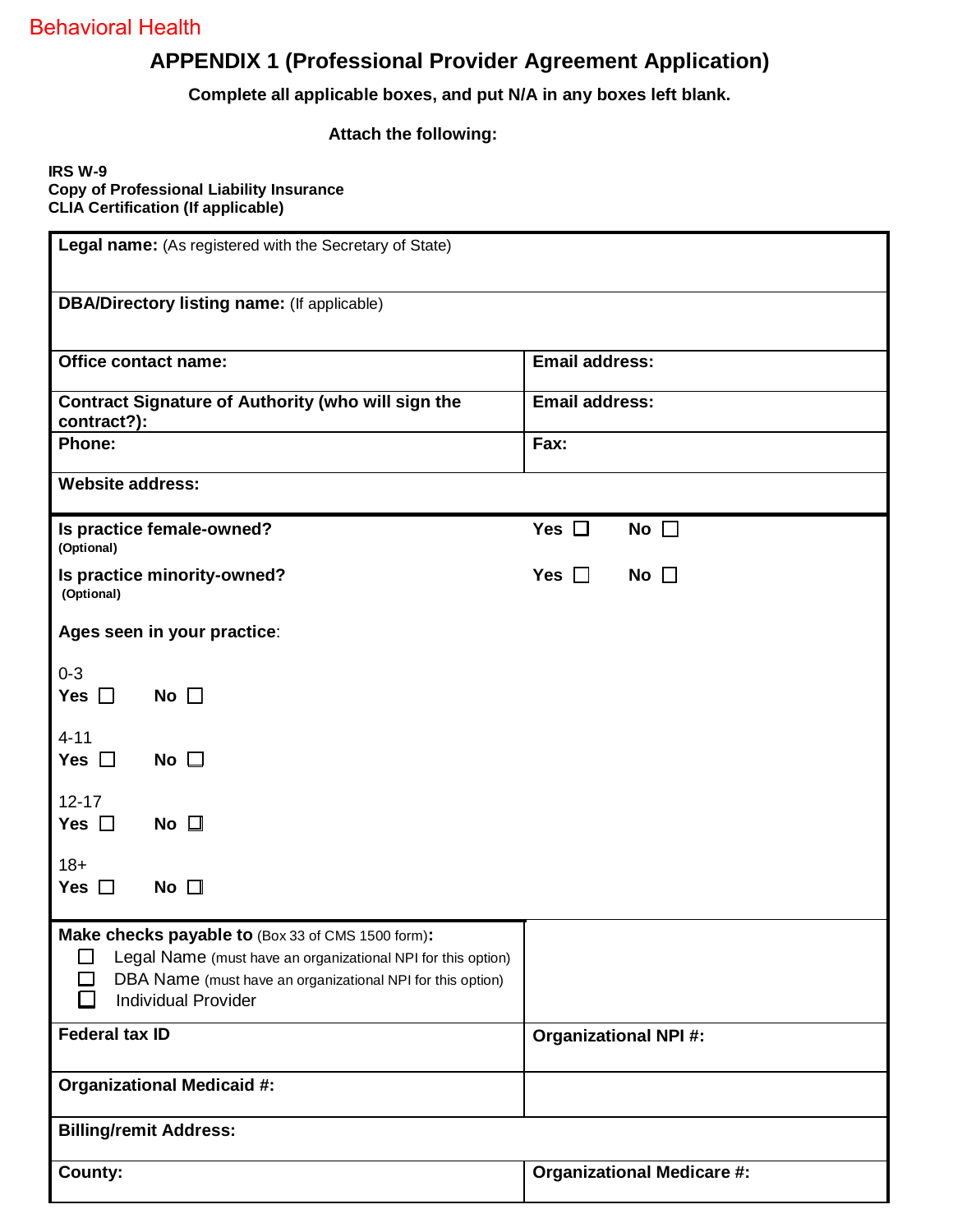| <b>Billing contact name:</b>                                                  | <b>Billing phone:</b> |  |
|-------------------------------------------------------------------------------|-----------------------|--|
| <b>Billing contact email address:</b>                                         |                       |  |
| Billing Format CMS 1500 $\Box$ UB04 $\Box$<br>Directory: Yes $\Box$ No $\Box$ |                       |  |
|                                                                               |                       |  |
|                                                                               |                       |  |

## **Complete for each PRACTICE/SITE location included in this Agreement.**

|                                                                                                                                                                                                                                                                                     | Please copy this page if necessary in order to complete for each practice/site location. |
|-------------------------------------------------------------------------------------------------------------------------------------------------------------------------------------------------------------------------------------------------------------------------------------|------------------------------------------------------------------------------------------|
| $\ldots$ . The contract of the contract of the contract of $\mathbf{M}$ and $\mathbf{M}$ and $\mathbf{M}$ and $\mathbf{M}$ and $\mathbf{M}$ and $\mathbf{M}$ and $\mathbf{M}$ and $\mathbf{M}$ and $\mathbf{M}$ and $\mathbf{M}$ and $\mathbf{M}$ and $\mathbf{M}$ and $\mathbf{M}$ |                                                                                          |

| (1- Primary) Do you have multiple sites?<br>Yes <b>I</b><br>No $\Box$<br><b>Practice Site location name:</b> |                                                                                                                                                                                                                                                               |    |            |     |               |            |              |
|--------------------------------------------------------------------------------------------------------------|---------------------------------------------------------------------------------------------------------------------------------------------------------------------------------------------------------------------------------------------------------------|----|------------|-----|---------------|------------|--------------|
| <b>Address:</b>                                                                                              |                                                                                                                                                                                                                                                               |    |            |     |               |            |              |
| County:                                                                                                      |                                                                                                                                                                                                                                                               |    |            |     |               |            |              |
| NPI:                                                                                                         |                                                                                                                                                                                                                                                               |    | <b>TIN</b> |     | <b>Phone:</b> |            | Fax:         |
|                                                                                                              | Office Hours: (add your hours of operation for each day of the week)                                                                                                                                                                                          |    |            |     |               |            |              |
| Mon                                                                                                          | AM/PM                                                                                                                                                                                                                                                         | to | AM/PM      | Fri | AM/PM         | to         | AM/PM        |
| Tues                                                                                                         | AM/PM                                                                                                                                                                                                                                                         | to | AM/PM      | Sat | AM/PM         | to         | AM/PM        |
| Wed                                                                                                          | AM/PM                                                                                                                                                                                                                                                         | to | AM/PM      | Sun | AM/PM         | to         | AM/PM        |
|                                                                                                              | AM/PM<br>AM/PM<br>Thurs<br>to                                                                                                                                                                                                                                 |    |            |     |               |            |              |
|                                                                                                              | <b>ADA Compliance:</b><br>Is there an ADA accessible approach (e.g., ramps, stability, curbs, stairs, width,<br>etc.) to the entrance of your building/office, with accessible parking spaces that<br>Yes $\Box$<br>No $\Box$<br>are identified with signage? |    |            |     |               |            |              |
| Are any of the parking spaces van-accessible?                                                                |                                                                                                                                                                                                                                                               |    |            |     |               | Yes $\Box$ | No $\square$ |
| Do you have an accessible examination room for individuals with disabilities?<br>Yes $\Box$<br>No $\square$  |                                                                                                                                                                                                                                                               |    |            |     |               |            |              |
|                                                                                                              | Do you have accessible medical equipment to accommodate examining<br>Yes $\Box$<br>No $\square$<br>individuals with disabilities?                                                                                                                             |    |            |     |               |            |              |
|                                                                                                              | Are you able to effectively communicate with individuals who have hearing, vision,<br>No $\Box$<br>Yes $  $<br>speech or cognitive disabilities?                                                                                                              |    |            |     |               |            |              |

 **Continued on next page**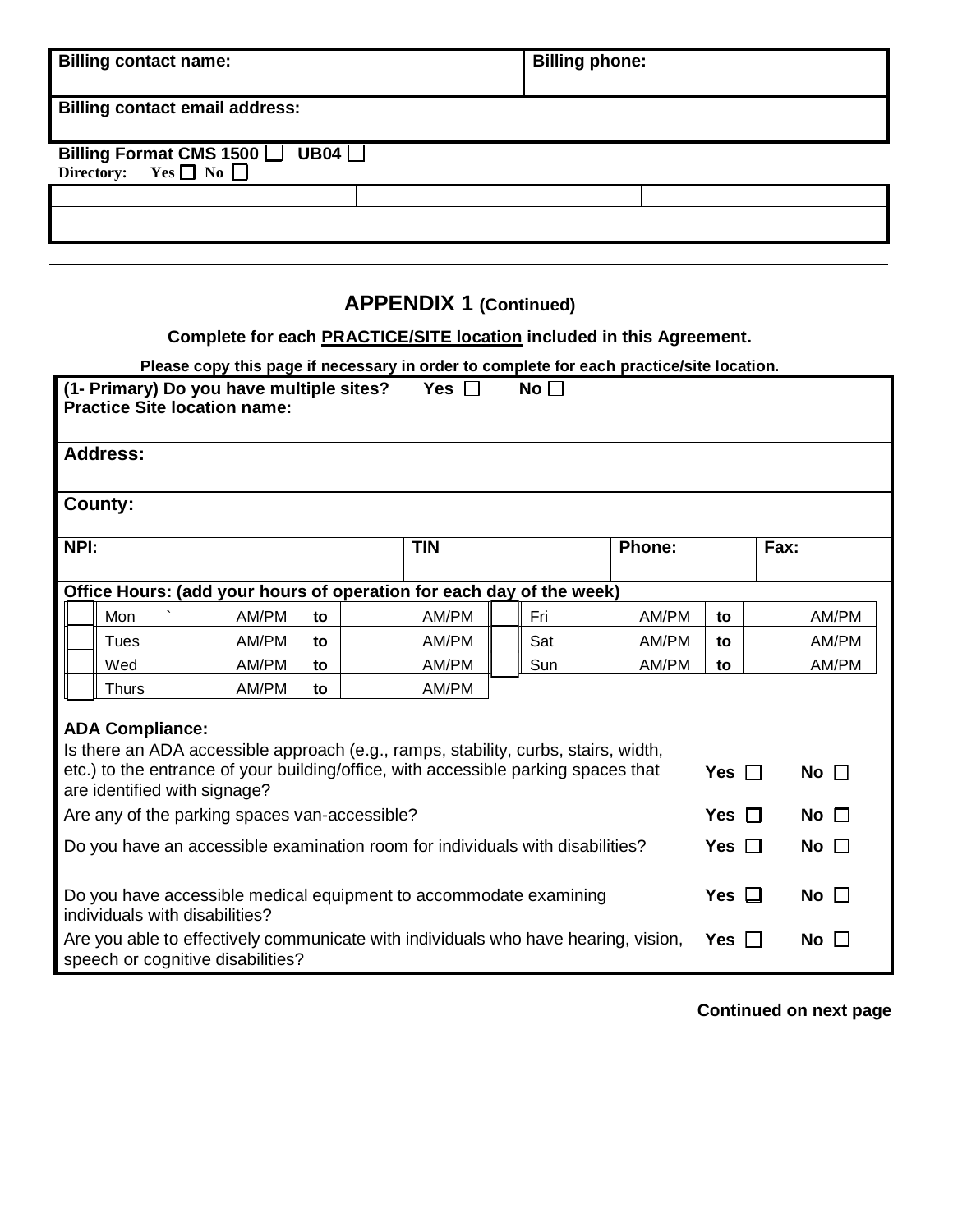| (2) Practice/site location name:                                                                                                                                                                                                                              |                                           |    |                                                                            |  |     |       |            |              |
|---------------------------------------------------------------------------------------------------------------------------------------------------------------------------------------------------------------------------------------------------------------|-------------------------------------------|----|----------------------------------------------------------------------------|--|-----|-------|------------|--------------|
| <b>Address:</b>                                                                                                                                                                                                                                               |                                           |    |                                                                            |  |     |       |            |              |
| County:                                                                                                                                                                                                                                                       |                                           |    |                                                                            |  |     |       |            |              |
| <b>TIN</b><br>NPI:<br>Phone:<br>Fax:                                                                                                                                                                                                                          |                                           |    |                                                                            |  |     |       |            |              |
| Office Hours: (add your hours of operation for each day of the week)                                                                                                                                                                                          |                                           |    |                                                                            |  |     |       |            |              |
| Mon                                                                                                                                                                                                                                                           | AM/PM                                     | to | AM/PM                                                                      |  | Fri | AM/PM | to         | AM/PM        |
| Tues                                                                                                                                                                                                                                                          | AM/PM                                     | to | AM/PM                                                                      |  | Sat | AM/PM | to         | AM/PM        |
| AM/PM<br>AM/PM<br>Wed<br>to                                                                                                                                                                                                                                   |                                           |    |                                                                            |  | Sun | AM/PM | to         | AM/PM        |
| <b>Thurs</b>                                                                                                                                                                                                                                                  | AM/PM                                     | to | AM/PM                                                                      |  |     |       |            |              |
| <b>ADA Compliance:</b><br>Is there an ADA accessible approach (e.g., ramps, stability, curbs, stairs, width,<br>Yes $\Box$<br>No $\Box$<br>etc.) to the entrance of your building/office, with accessible parking spaces that<br>are identified with signage? |                                           |    |                                                                            |  |     |       |            |              |
| No $\square$<br>Yes $\Box$<br>Are any of the parking spaces van-accessible?                                                                                                                                                                                   |                                           |    |                                                                            |  |     |       |            |              |
| No $\square$<br>Do you have an accessible treatment room or office for individuals with<br>Yes II<br>disabilities?                                                                                                                                            |                                           |    |                                                                            |  |     |       |            |              |
|                                                                                                                                                                                                                                                               | vision, speech or cognitive disabilities? |    | Are you able to effectively communicate with individuals who have hearing, |  |     |       | Yes $\Box$ | No $\square$ |

|      | (3) Practice/site location name:                                                                                                                                                                                                                                    |            |    |                                                                      |        |       |      |       |
|------|---------------------------------------------------------------------------------------------------------------------------------------------------------------------------------------------------------------------------------------------------------------------|------------|----|----------------------------------------------------------------------|--------|-------|------|-------|
|      | Address:                                                                                                                                                                                                                                                            |            |    |                                                                      |        |       |      |       |
|      | County:                                                                                                                                                                                                                                                             |            |    |                                                                      |        |       |      |       |
| NPI: |                                                                                                                                                                                                                                                                     | <b>TIN</b> |    |                                                                      | Phone: |       | Fax: |       |
|      |                                                                                                                                                                                                                                                                     |            |    | Office Hours: (add your hours of operation for each day of the week) |        |       |      |       |
|      | Mon                                                                                                                                                                                                                                                                 | AM/PM      | to | AM/PM                                                                | Fri    | AM/PM | to   | AM/PM |
|      | Tues                                                                                                                                                                                                                                                                | AM/PM      | to | AM/PM                                                                | Sat    | AM/PM | to   | AM/PM |
|      | Wed                                                                                                                                                                                                                                                                 | AM/PM      | to | AM/PM                                                                | Sun    | AM/PM | to   | AM/PM |
|      | <b>Thurs</b>                                                                                                                                                                                                                                                        | AM/PM      | to | AM/PM                                                                |        |       |      |       |
|      | <b>ADA Compliance:</b><br>Yes $\square$<br>No $\square$<br>Is there an ADA accessible approach (e.g., ramps, stability, curbs, stairs, width,<br>etc.) to the entrance of your building/office, with accessible parking spaces that<br>are identified with signage? |            |    |                                                                      |        |       |      |       |
|      | Yes $\Box$<br>No $\Box$<br>Are any of the parking spaces van-accessible?                                                                                                                                                                                            |            |    |                                                                      |        |       |      |       |
|      | No $\square$<br>Do you have an accessible treatment room or office for individuals with<br>Yes $\Box$<br>disabilities?                                                                                                                                              |            |    |                                                                      |        |       |      |       |
|      | Are you able to effectively communicate with individuals who have hearing,<br>Yes<br>No $\Box$<br>$\perp$<br>vision, speech or cognitive disabilities?                                                                                                              |            |    |                                                                      |        |       |      |       |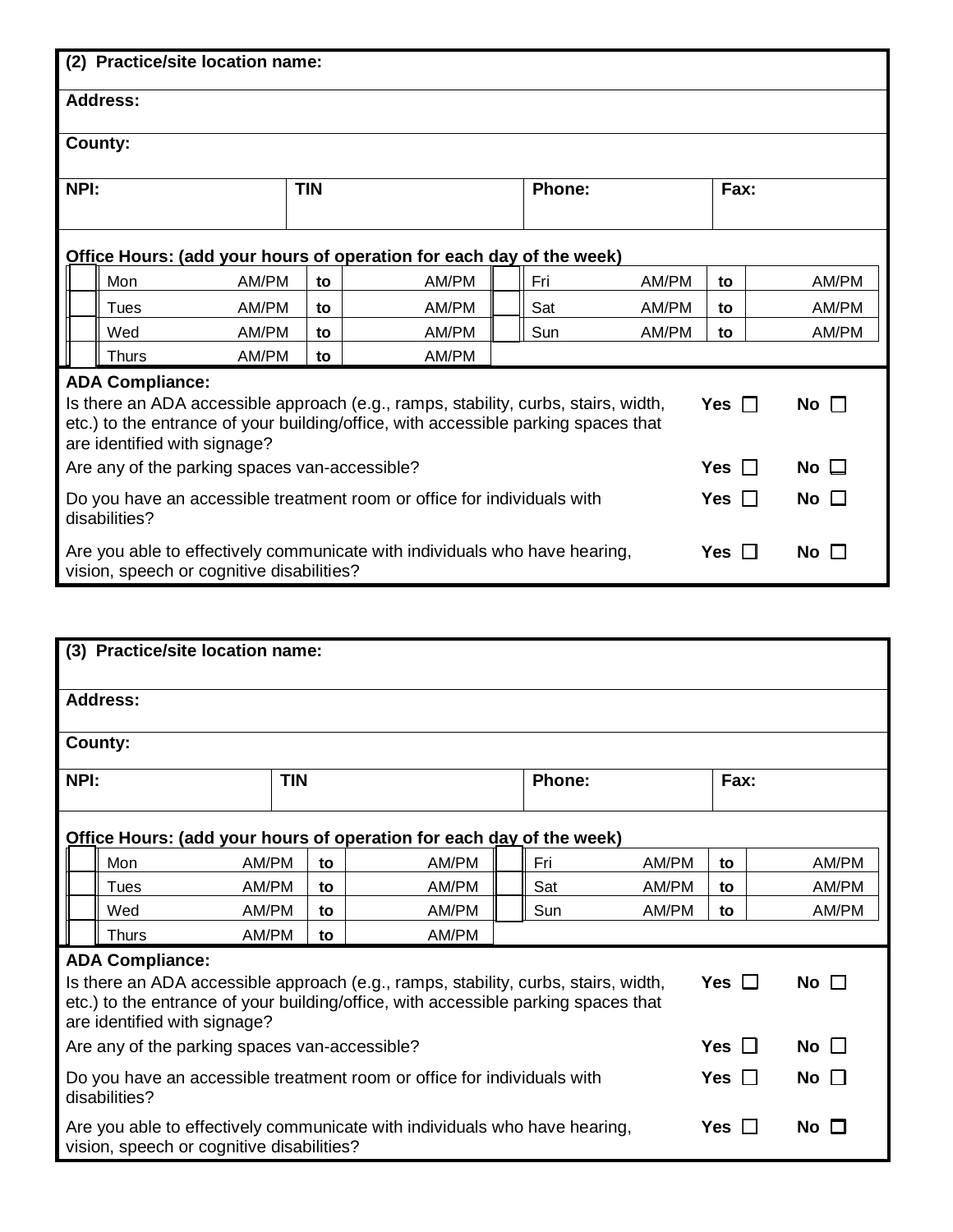**Please complete for each individual licensed practitioner (physicians and non-physician practitioners) included in this Agreement, and indicate all site locations where practitioner will be providing services.**

**Please copy this page if necessary in order to complete for each individual practitioner.**

| <b>Full name:</b>                                                                                                                       |                                     | Date of birth: | Degree/licensure:                     | <b>Practicing specialty:</b> |  |  |
|-----------------------------------------------------------------------------------------------------------------------------------------|-------------------------------------|----------------|---------------------------------------|------------------------------|--|--|
| <b>Subspecialty:</b>                                                                                                                    |                                     |                |                                       |                              |  |  |
| Medicare ID #:                                                                                                                          | Medicaid ID#:                       | 1500 form):    | Individual NPI #: (Box 24J of the CMS | <b>CAQH#:</b>                |  |  |
| <b>Additional languages spoken:</b><br><b>Accepting new patients:</b><br>Yes $\Box$<br>No II                                            |                                     |                |                                       |                              |  |  |
|                                                                                                                                         | Interpretive services provided: Yes | No             |                                       |                              |  |  |
| <b>Provider gender (optional):</b><br>Female $\Box$<br>Male                                                                             |                                     |                |                                       |                              |  |  |
| Has completed cultural competency training?<br>No $\square$<br>Date:<br>Yes $\Box$                                                      |                                     |                |                                       |                              |  |  |
| <b>Training provided by:</b> (list OBH, Colorado Access, other) – attach certificate of completion for non-<br>Colorado Access training |                                     |                |                                       |                              |  |  |
| <b>Practice site location(s)</b> from previous pages:                                                                                   |                                     |                |                                       |                              |  |  |
|                                                                                                                                         |                                     |                |                                       |                              |  |  |

| <b>Full name:</b>                                                                                                                |                                                       | Date of birth: | Degree/licensure:                            | <b>Practicing specialty:</b> |  |  |
|----------------------------------------------------------------------------------------------------------------------------------|-------------------------------------------------------|----------------|----------------------------------------------|------------------------------|--|--|
|                                                                                                                                  |                                                       |                |                                              |                              |  |  |
| <b>Subspecialty:</b>                                                                                                             |                                                       |                |                                              |                              |  |  |
| Medicare ID #:                                                                                                                   | Medicaid ID #:                                        | 1500 form):    | <b>Individual NPI #:</b> (Box 24J of the CMS | <b>CAQH#:</b>                |  |  |
| Additional languages spoken (list all):<br><b>Accepting new patients:</b><br>Yes ⊟<br>No <sub>1</sub>                            |                                                       |                |                                              |                              |  |  |
| Languages:                                                                                                                       | Interpretive services provided: Yes                   | No             |                                              |                              |  |  |
| Provider gender (optional):<br>Female $\Box$<br><b>Male</b>                                                                      |                                                       |                |                                              |                              |  |  |
| Has completed cultural competency training?<br>No <sub>1</sub><br>Yes $\Box$<br>Date:                                            |                                                       |                |                                              |                              |  |  |
| Training provided by: (list OBH, Colorado Access, other) – attach certificate of completion for non-<br>Colorado Access training |                                                       |                |                                              |                              |  |  |
|                                                                                                                                  | <b>Practice site location(s)</b> from previous pages: |                |                                              |                              |  |  |
|                                                                                                                                  |                                                       |                |                                              |                              |  |  |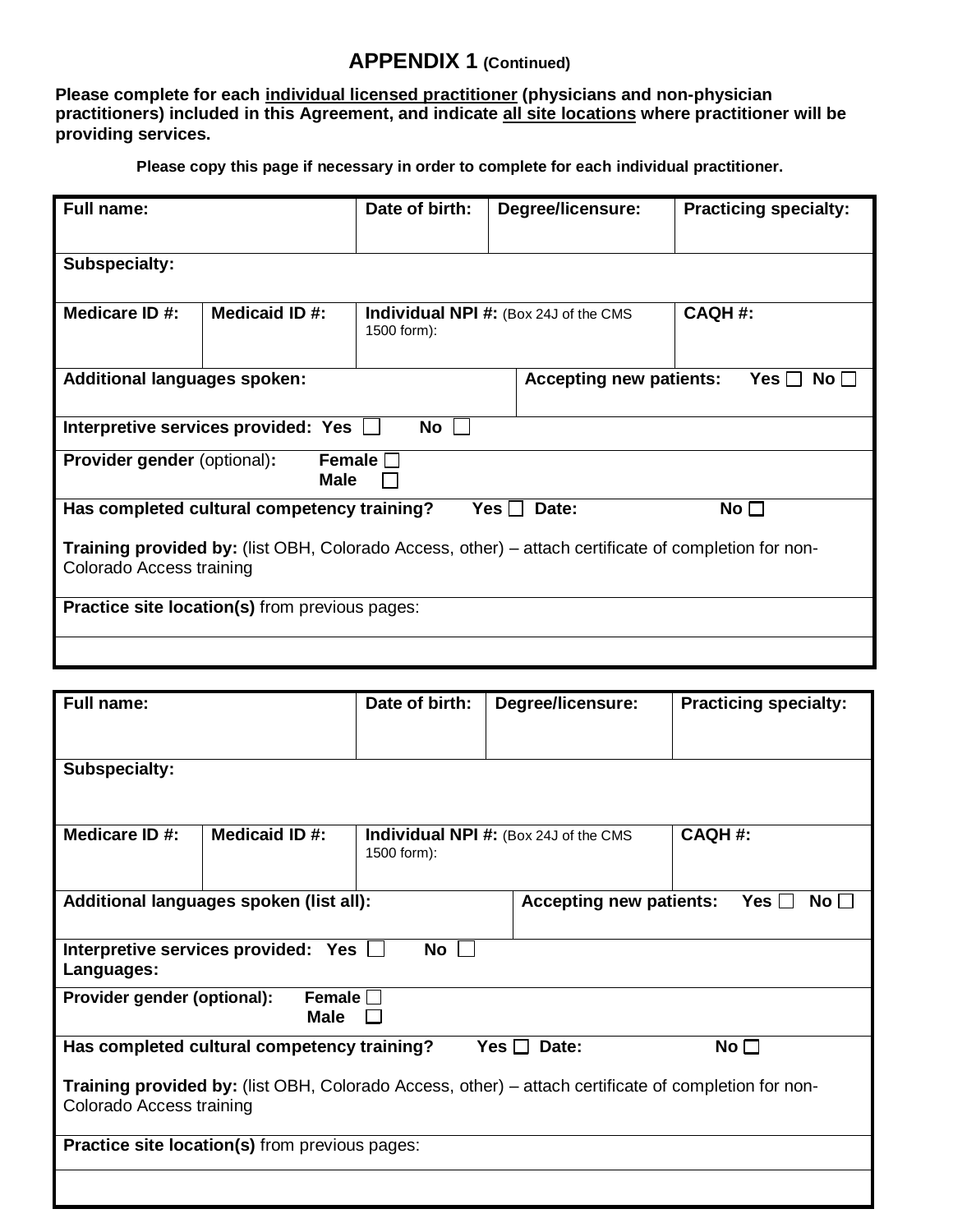| Full name:                                                                                                                                                                                                                                                                                                                                                                                                                                                                                    |                                                                                                                                  | Date of birth:                                                  |                                                               | Degree/licensure: |                                           |  | <b>Practicing specialty:</b> |
|-----------------------------------------------------------------------------------------------------------------------------------------------------------------------------------------------------------------------------------------------------------------------------------------------------------------------------------------------------------------------------------------------------------------------------------------------------------------------------------------------|----------------------------------------------------------------------------------------------------------------------------------|-----------------------------------------------------------------|---------------------------------------------------------------|-------------------|-------------------------------------------|--|------------------------------|
|                                                                                                                                                                                                                                                                                                                                                                                                                                                                                               |                                                                                                                                  |                                                                 |                                                               |                   |                                           |  |                              |
| Subspecialty:                                                                                                                                                                                                                                                                                                                                                                                                                                                                                 |                                                                                                                                  |                                                                 |                                                               |                   |                                           |  |                              |
| Medicare ID #:                                                                                                                                                                                                                                                                                                                                                                                                                                                                                | <b>Medicaid ID#:</b>                                                                                                             | 1500 form):                                                     | <b>CAQH#:</b><br><b>Individual NPI #:</b> (Box 24J of the CMS |                   |                                           |  |                              |
| <b>Additional languages spoken:</b><br><b>Accepting new patients:</b><br>Yes $\lceil$<br>No [                                                                                                                                                                                                                                                                                                                                                                                                 |                                                                                                                                  |                                                                 |                                                               |                   |                                           |  |                              |
|                                                                                                                                                                                                                                                                                                                                                                                                                                                                                               | No <sub>1</sub><br>Interpretive services provided: $Yes \Box$                                                                    |                                                                 |                                                               |                   |                                           |  |                              |
| Provider gender (optional):                                                                                                                                                                                                                                                                                                                                                                                                                                                                   |                                                                                                                                  | Female $\square$<br>Male $\Box$                                 |                                                               |                   |                                           |  |                              |
| Has completed cultural competency training?                                                                                                                                                                                                                                                                                                                                                                                                                                                   |                                                                                                                                  |                                                                 | Yes $\Box$                                                    | Date:             |                                           |  | No $\square$                 |
|                                                                                                                                                                                                                                                                                                                                                                                                                                                                                               | Training provided by: (list OBH, Colorado Access, other) – attach certificate of completion for non-<br>Colorado Access training |                                                                 |                                                               |                   |                                           |  |                              |
| Practice site location(s) from previous pages:                                                                                                                                                                                                                                                                                                                                                                                                                                                |                                                                                                                                  |                                                                 |                                                               |                   |                                           |  |                              |
|                                                                                                                                                                                                                                                                                                                                                                                                                                                                                               |                                                                                                                                  |                                                                 |                                                               |                   |                                           |  |                              |
|                                                                                                                                                                                                                                                                                                                                                                                                                                                                                               |                                                                                                                                  |                                                                 |                                                               |                   |                                           |  |                              |
| in Provider's business?                                                                                                                                                                                                                                                                                                                                                                                                                                                                       |                                                                                                                                  | Does any other Individual have an Ownership or Control Interest |                                                               |                   | Yes $\Box$                                |  | No <sub>1</sub>              |
| If your answer is YES, please list all such individuals with an ownership or control interest in the applicant.<br>Include each person's name, address, date of birth (DOB), and Social Security Number (SSN). Also<br>indicate the title (e.g. chief executive officer, owner) and if an owner, the percent of ownership. Please<br>see the definition of "persons with an ownership or control interest" to ensure that all individuals are<br>included. Attach additional pages as needed. |                                                                                                                                  |                                                                 |                                                               |                   |                                           |  |                              |
| <b>Name</b>                                                                                                                                                                                                                                                                                                                                                                                                                                                                                   | <b>Title</b>                                                                                                                     | % of ownership<br>(if applicable)                               | <b>Address</b>                                                |                   | <b>DOB</b>                                |  | SSN                          |
|                                                                                                                                                                                                                                                                                                                                                                                                                                                                                               |                                                                                                                                  |                                                                 |                                                               |                   |                                           |  |                              |
|                                                                                                                                                                                                                                                                                                                                                                                                                                                                                               |                                                                                                                                  |                                                                 |                                                               |                   |                                           |  |                              |
| Does any other Corporation have an Ownership or Control<br>Yes <br>No <sub>1</sub><br><b>Interest in Provider?</b>                                                                                                                                                                                                                                                                                                                                                                            |                                                                                                                                  |                                                                 |                                                               |                   |                                           |  |                              |
| If your answer is YES, please list all corporations with an ownership or control interest in the applicant.<br>Include the Tax Identification Number (TIN), the percent of ownership in the applicant, the primary<br>business address, every business location, and P.O. Box address(es). Attach additional pages as<br>needed.                                                                                                                                                              |                                                                                                                                  |                                                                 |                                                               |                   |                                           |  |                              |
| Name of<br>Corporation                                                                                                                                                                                                                                                                                                                                                                                                                                                                        | <b>TIN</b>                                                                                                                       | % of ownership<br>(if applicable)                               | Primary<br><b>Business</b><br><b>Address</b>                  |                   | <b>Every Business</b><br><b>Locations</b> |  | PO Box<br><b>Addresses</b>   |
|                                                                                                                                                                                                                                                                                                                                                                                                                                                                                               |                                                                                                                                  |                                                                 |                                                               |                   |                                           |  |                              |

**For purposes of the above Questions**, "**Person/Corporation with an ownership or control interest**" means a person or corporation that:

- a) Has an ownership interest totaling 5 percent or more in Provider;
- b) Has an indirect ownership interest equal to 5 percent or more in Provider;
- c) Has a combination of direct and indirect ownership interests equal to 5 percent or more in Provider;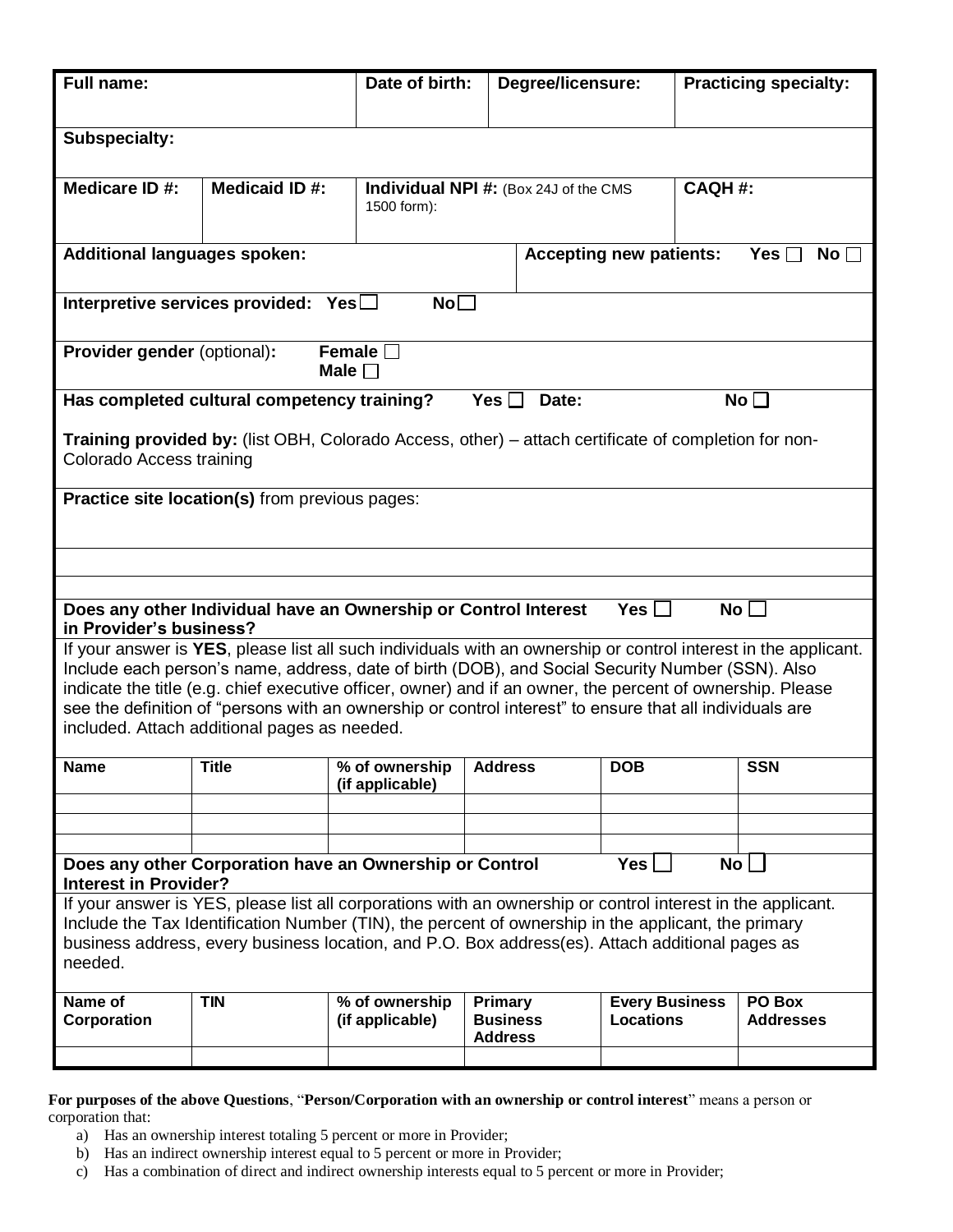- d) Owns an interest of 5 percent or more in any mortgage, deed of trust, note, or other obligation secured by Provider if that interest equals at least 5 percent of the value of the property or assets of the disclosing entity;
- e) Is an officer or director of Provider that is organized as a corporation; **or**
- f) Is a partner in a Provider that is organized as a partnership?

#### **Attestation:**

All information provided on this application or in connection with this application is complete, truthful and accurate to the best of Provider's knowledge.

Provider further agrees to notify Colorado Access in a timely manner of any changes to the information provided on the application, including any Medicare and Medicaid sanctions or remedies imposed by the State.

Provider further certifies that the medical and/or clinical staff is legally and professionally qualified for the positions to which they are appointed and that the organization credentials its individual practitioners.

| Signature:___________                 |  |
|---------------------------------------|--|
| Print Name: Name                      |  |
| Title:                                |  |
| Organization (if applicable): _______ |  |
| Date:                                 |  |